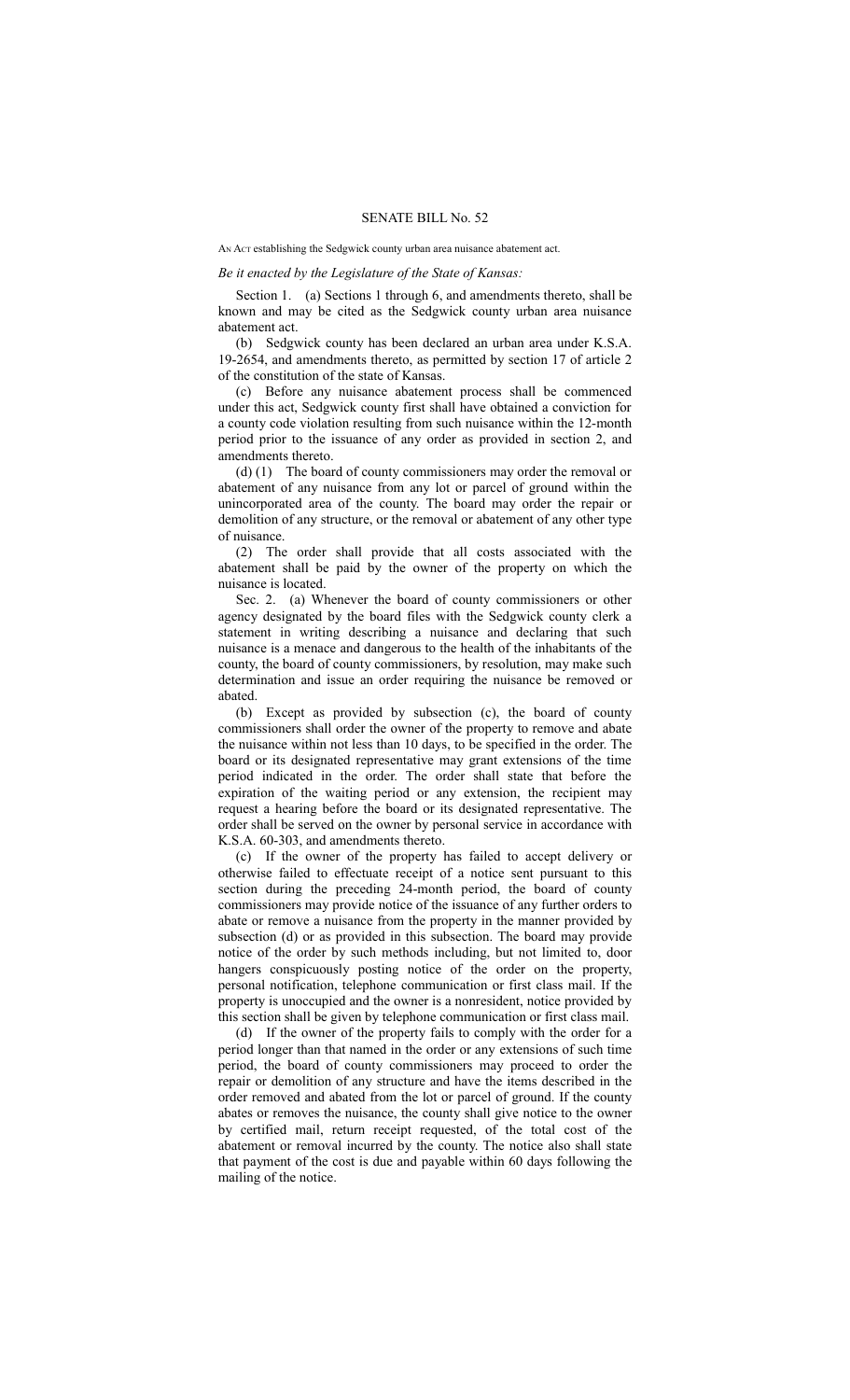(e) If the cost of the removal or abatement is not paid within the 60-day period, the cost shall be assessed and charged against the lot or parcel of land on which the nuisance was located. If the cost is to be assessed, the county clerk, at the time of certifying other county taxes, shall certify the costs, and the county clerk shall extend the cost on the tax roll of the county against the lot or parcel of land. Such cost shall be collected by the county treasurer.

(f) In assessing the cost of removal and abatement of a nuisance, the county shall subtract from the total cost of the abatement or removal incurred by the county the value of the property removed or abated. If the value of the property removed or abated is greater than the cost of the removal or abatement incurred by the county, the county shall pay the owner the difference. If the value of the property is contested, the property owner may request a hearing before the board or its designated representative prior to the 60 days following receipt of notice of costs due and payable under subsection (d).

(g) All orders and notices shall be served on the owner of record or, if there is more than one owner of record, then on at least one such owner.

(h) Any decision of the board of county commissioners or its designated representative is subject to review in accordance with the Kansas judicial review act.

Sec. 3. Sedgwick county may remove and abate from property, other than public property or property open to the use by the public, a motor vehicle determined to be a nuisance. Disposition of such vehicles shall be in compliance with the procedures for impoundment, notice and public auction provided by K.S.A. 8-1102(a)(2), and amendments thereto. Following any sale by public auction of a vehicle determined to be a nuisance, the purchaser may file proof with the division of vehicles, and the division shall issue a certificate of title to the purchaser of the motor vehicle. If a public auction is conducted, but no responsible bid is received, the county may file proof with the division of vehicles, and the division shall issue a certificate of title of the motor vehicle to the county. Any person whose motor vehicle has been disposed of pursuant to this section shall be eligible for a refund of the tax imposed pursuant to K.S.A. 79-5101 et seq., and amendments thereto. The amount of the refund shall be determined in the manner provided by K.S.A. 79-5107, and amendments thereto.

Sec. 4. The board of county commissioners may adopt a resolution to establish any policies, procedures, designated body or other related matters for hearings that property owners or their agents may request pursuant to this act.

Sec. 5. Nothing in the Sedgwick county urban area nuisance abatement act shall apply to land, structures, machinery and equipment or motor vehicles used for an agricultural activity. For purposes of this section, the term "agricultural activity" means the same as defined in K.S.A. 2-3203, and amendments thereto, except such term shall also include real and personal property, machinery, equipment, stored grain and agricultural input products owned or maintained by commercial grain elevators and agribusiness facilities.

Sec. 6. The Sedgwick county urban area nuisance abatement act, sections 1 through 6, and amendments thereto, shall expire on July 1, 2024.